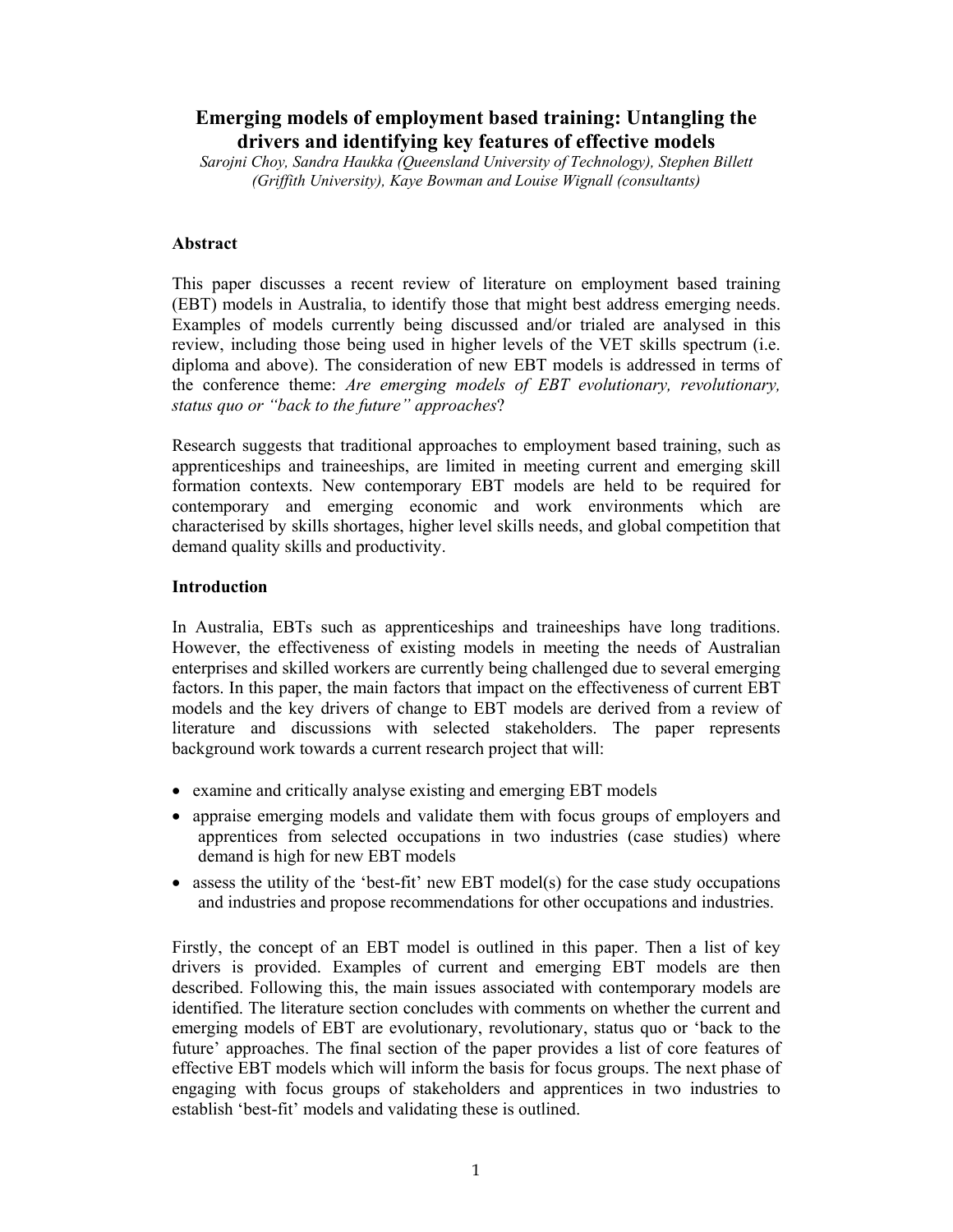### **Literature Review**

#### *Concept of EBT*

Australian EBT arrangements commonly are those which comprise apprenticeships and traineeships. As well as regulated EBT, Australia offers non-regulated training such as Labour market programs involving training and work experience; secondary school 'work experience' placements; and co-operative education and service learning programs for students in educational institutions. Employment based training involves a partnership between the employer and employee who agree to a contract of training, a VET institute (provider) that designs and facilitates a training plan, and government playing a role in the associated responsibilities, and sharing of costs and benefits.

The strong point of EBT, in pedagogic and curriculum terms, lies in the provision of authentic experiential learning in real workplaces and off the job learning with a VET provider. Experiential learning engages learners with contemporary and situated practice which constitutes the enactment of the occupation that they are learning. The workplace provides a context for learners to access and develop the kinds of knowledge (i.e. conceptual, procedural and dispositional) that is available in settings where occupational practice occurs (Brown, 1998; Billett & Boud, 2001), and cannot be easily replicated in educational institutions. It is the duration and potential diversity of experiences which develops robust understandings. Moreover, and ideally, a key possibility for EBT models for initial skill development is the rich integration between the experiences in workplace settings and the educational context, for example, for learning of theoretical components (Billett, 2002).

In the last twenty years, in particular, we have witnessed a significant shift in arrangements for EBTs in Australia (see Robinson, 2001), driven by a combination of sometimes competing factors. The key drivers of change to EBT models, which have resulted in evolutionary and revolutionary models, are summarised below.

#### *Key drivers of change to EBT models*

The traditional model of EBT is an apprenticeship, in the trades area, comprising a four-year indenture with an employer, and an average of one day per week of off the job training. The resultant outcomes are a fully skilled trades person with a Certificate III qualification within the Australian Qualification Framework. Apprenticeships are typically undertaken by young people who have recently left school. The original EBT models have evolved in response to a range of social, economic, industrial and technological changes that have shaped the world of work in Australia.

The review of research by Ray (2001), Robinson (2001), Cully (2006) and Karmel (2006) highlights five key drivers of change to EBT models:

 Need for skilled labour to be competitive in a global market, prompted by technological change and industrial restructuring. This has resulted in apprenticeships diversification from mainly regulated trades to other industry areas. The need for skilled labour peaked mainly during economic booms following recessions after World War I and II. Similar booms in the mid 1980s and around 2006 experienced further diversification in EBT. During these times new incentives were introduced to boost numbers in EBT.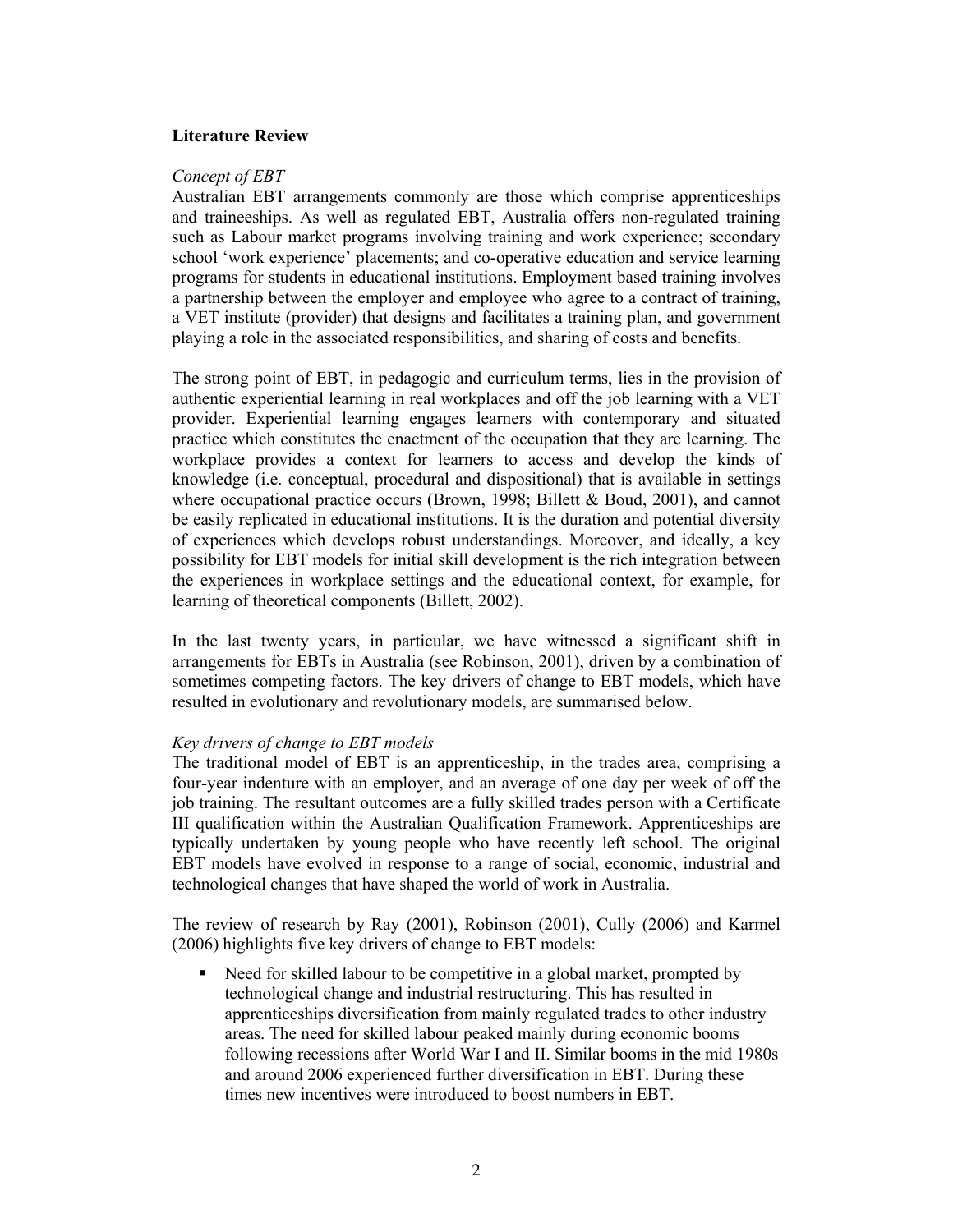- Need for stepping stones at lower level qualifications for unemployed and disadvantaged youth, as well as existing workers without qualifications.
- Need to up-skill or re-skill all of the workforce, in part to do with the ageing workforce, and also the above mentioned factors driving competition, and diversity in the demographic profiles of people entering EBTs. In 1992 age restrictions were lifted to include the young and old and EBT was extended to existing workers.
- Need to keep pace with changes in how work is organised through outsourcing, casualisation and an emphasis on specialisation. Extension to part-time apprenticeship and traineeship, for example through School Based New Apprenticeship and Traineeships and the administration of EBT through Group Training Organisations accommodated some changes to work practice.
- Need for higher level VET qualifications (only recently widely acknowledged) to meet changing technologies, increase productivity and competitiveness. The demand for higher level VET qualification became most apparent since 2005.

Furthermore, changing policy directions have contributed to interest and growth in the uptake of EBTs in Australia, including competitive training market initiatives such as User Choice and other employer and employee EBT incentive schemes. The evolution of models was a result of environmental changes such as community expectations, economic cycles and government objectives (Ray, 2001). An examination of various EBT models since the early 1980s shows that during the re-emergence of familiar cyclic challenges, older models were reapplied. Some EBT models maintained the status quo and others represent extensions of original ones that are evolutionary, yet others that are truly transformational or revolutionary. Examples are included in the next section on current models of EBT.

The impact of the above drivers and other elements of change continue to shape current and emerging EBT models. Employment based training is now available across all occupations, in all industry sectors, and for all VET qualification levels. They are available to everyone - all social and age groups. Overall, a complicated relationship between the term apprenticeships and traineeships has emerged, in addition to their related AQF levels, durations and end point occupational or employment outcomes (see Bowman, Stanwick & Blythe, 2005; Cully 2006; and Karmel, 2006). A diverse set of EBT models is replacing the 'one size fits all' approach that remained entrenched in Australia until the early 1980s.

A major challenge now is to refine existing EBT models or develop new ones that meet current and emerging skill formation needs and contexts. Interest in new EBT models has been accelerated by the Council of Australian Governments' (COAG) recent agreement on a package of measures to underpin a new national approach to apprenticeships, traineeships and skills recognition in VET (see COAG Communiqué, 11 Feb 2006). The package includes several initiatives and investments that require research to ensure the effectiveness and efficiency of emerging models, especially since EBT is a large part of Australia's training effort (over 20%, much greater in dollar terms).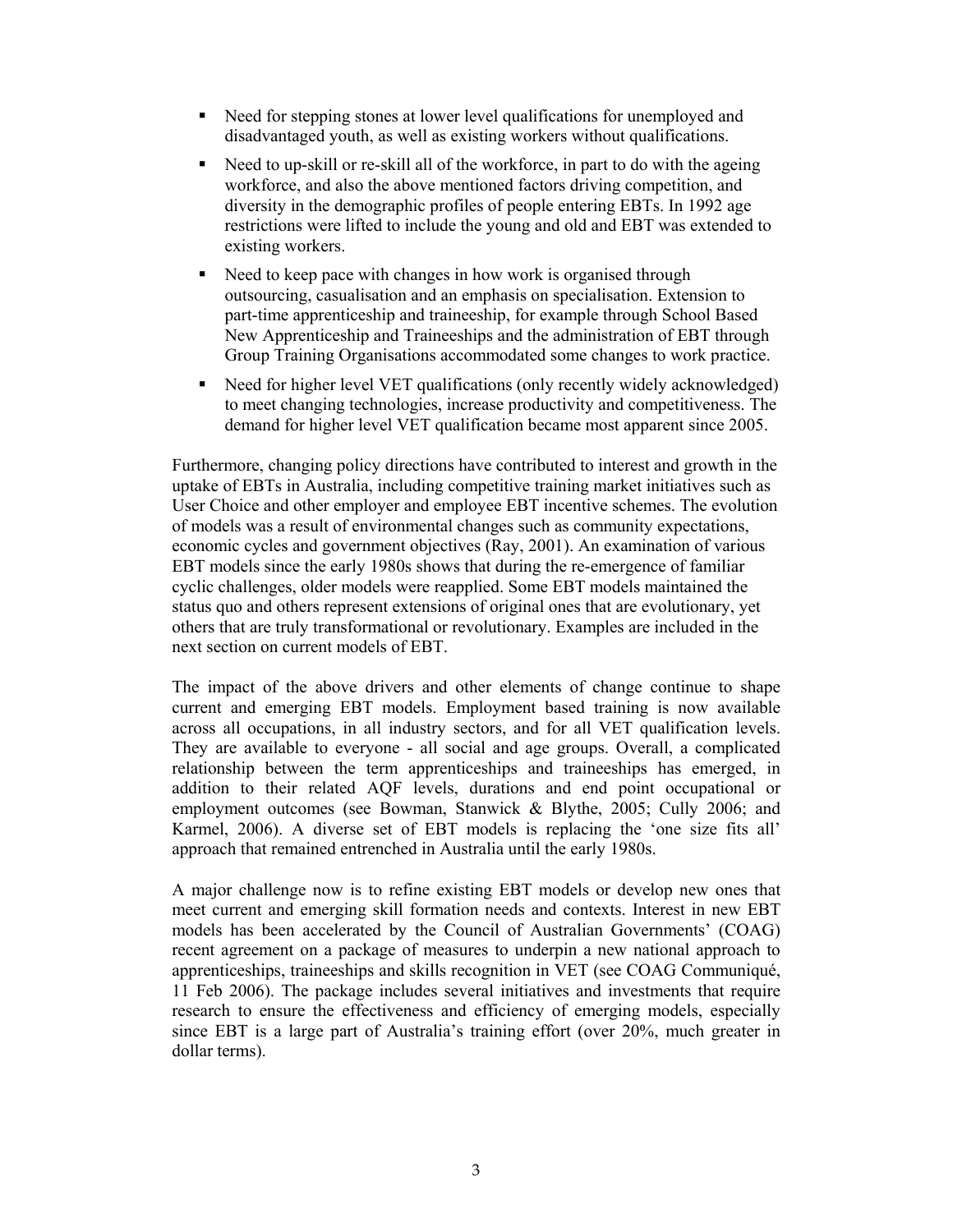### *Current and emerging models of EBT*

The main EBT model variations being considered today can be usefully grouped as:

- fast tracking options
- higher level VET qualifications
- new skill sets/qualifications
- alternative provisions for young people

The general nature of types listed above is summarised below, together with the views on each of employers, employees, governments and providers, as reported in literature. There is particular focus on the first two models.

**Fast tracking options:** This EBT model focuses on efficiencies in delivery strategies and recognition of skills or current competencies, and aims to address immediate skill shortages. They are not (meant to be) about a reduction of skills and the number or quality of competencies that must be demonstrated. There are two types of fast tracking options. The first, an accelerated progression model that is linked to a truly competency based delivery and assessment approach and includes recognition of prior learning. The second type involves intensive up-front training in a VET institute followed by workbased learning and aims to ensure more immediate productivity of the learner in the workplace. Although fast tracking options are still in their infancy, the Western Australian Department of Education and Training (2005) proposed the following possible benefits:

- a reduction of time away from the workplace for off-the-job training
- an update of current staff technology knowledge and skills
- an increase in the number of tradespersons available at a workplace in a shorter time frame, which aides business expansion
- compliance where licensing regulations apply
- a boost in staff morale and confidence by providing valued existing staff with the opportunity to have their skills recognised and to acquire a trade qualification (Minerals Council of Australia, 2006, p.12).

However, these benefits are offset by a number of concerns by employers. With regard to the accelerated type, employers point out that they offset the cost of the apprenticeship against a time frame of completion (planned in terms of 48 months). If apprentices complete their apprenticeships in a shorter time and are on higher levels of remuneration more quickly, but may not necessarily in terms of expected workplace performance, this could potentially investment recovery for businesses.

In relation to the upfront, intensive institute (provider) based training, followed by employment based training, employers insist that the traditional concept of combining concurrent training and employment should be maintained to ensure that apprentices acquire the theoretical knowledge concurrently with the employment based practical skills. Employers warn of careful selection of fast track participants who will need to have well developed literacy and numeracy skills, and self managed study skills to self manage the off the job component of the program. Employers also make an implied assumption that apprentices will carry out their studies after working hours (Minerals Council of Australia, 2006). Some fear that they may not get a return on investment if their employee leaves after up skilling through the fast track provisions.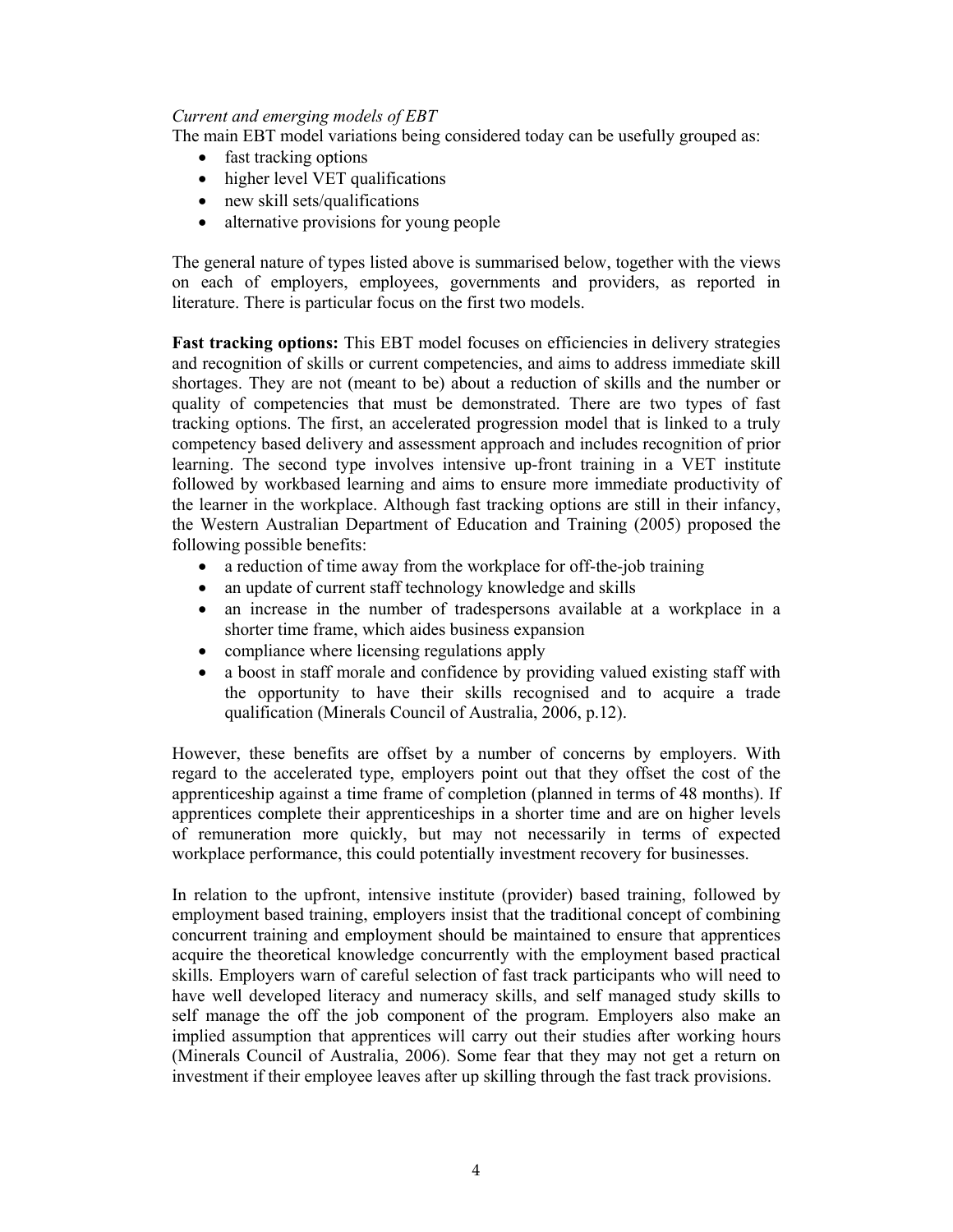Both unions and employer groups are in favour of fasting tracking models, particularly for existing workers with relevant industry and occupational expertise and experience, to aide in workforce retention. They advocate the implementation of fast tracking models evenly across jurisdictions in order to maintain a minimum level of parity across industries (Mineral Council of Australia, 2006).

**Higher level VET qualifications**: Employment based training qualifications are already available at the diploma and advanced diploma levels. Despite this, relatively few people undertake this option (accounting for 7.6% of current enrolments in 2006), although numbers have grown quickly from a low base of 6,700 enrolments in 1999 to 30,300 commencements in 2006 (NCVER, 2006). Current enrolments are highest in the field of aged care. In 2005, enrolments at the diplomas and advanced diploma were highest in Management and Commerce, accounting for 30% of total enrolments. Research by Stanwick and Saunders (2004) suggest that the lack of correlation between diploma level qualifications and employment outcomes for associate professionals may be a reason for the low numbers in other occupations. They explain that the training needs of apprentices and trainees for the diploma and advanced diploma level are likely to be different from those for Certificate III and IV qualifications. For example, training at the diploma level can be more academic (that is, involve a greater emphasis on theoretical knowledge as opposed to practical skills and responsibilities). Following interviews with employers in six industry areas Stanwick and Saunders (2004, p.7) offer four possible options for EBT at the diploma level. These are:

- a traditional single-stage apprenticeship in which the apprentice is indentured with an employer to undertake training capable of taking the individual from scratch to a fully qualified associate professional. However, estimates of the time required to complete such an apprenticeship vary from three years to seven years.
- a two-stage apprenticeship in which the individual first completes a lowerlevel apprenticeship to Certificate III, followed by a second higher-level apprenticeship which extends to a diploma or advanced diploma.
- a two-stage apprenticeship in which the individual first completes a one-year theoretical course as a private student, and upon successful completion of this study, commences an apprenticeship with an employer to undertake the remainder of the training.
- a second version of the preceding two-stage apprenticeship in which the individual is conditionally indentured to an employer during the first year of full time study towards a diploma and, contingent upon successful completion of this initial study, automatically continues the apprenticeship with the employer, to undertake the remainder of the training.
- a fully work-based apprenticeship in which all training is done in the workplace, most of it on the job.

However, there are issues with the cost of training and wages that warrant consideration for promoting and fully implementing EBT models for associate professionals (for details see Stanwick and Saunders, 2004, p. 7-8).

**New skill sets/qualification:** With skills shortages in selected industries, there is COAG (i.e. government support) for new "Skill Sets" qualifications where sub sets of competencies from a full apprenticeship are bundled to create a recognised skill set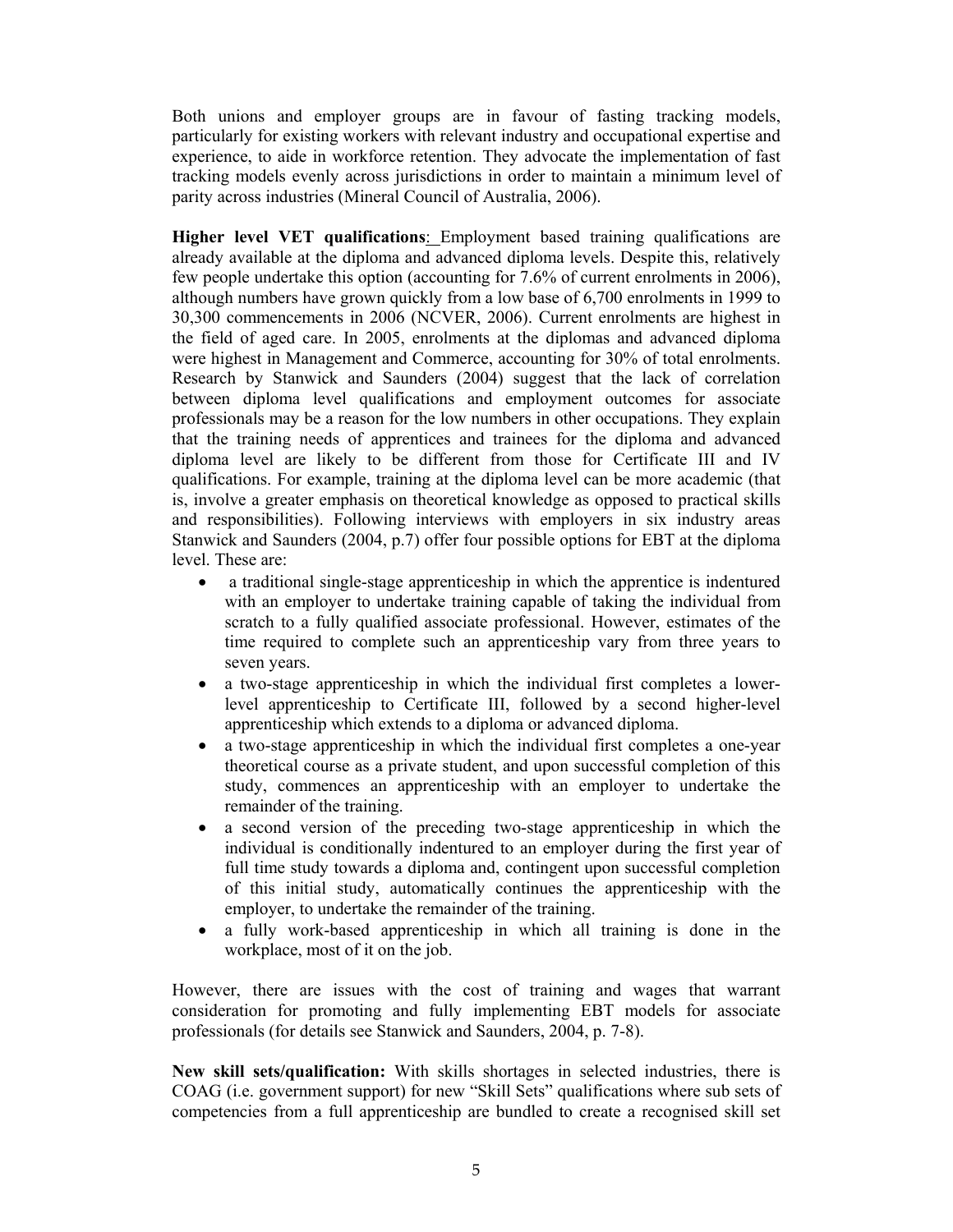(Schofield & McDonald, 2004). The Commerce Industry Training Board for instance supports this concept at only the Certificate II level (one below the Master Trade) and suggests a push for the current Master Trade at Certificate III to a Certificate IV. This demonstrates an evolutionary example of EBT. The 'Skill Sets' model has particular implications for the nature of trade related jobs and supports the COAG's human capital reform agenda (COAG Communiqué, 11 Feb 2006). It could be viewed as another approach to fast tracking through accelerated EBTs especially in the trade areas experiencing skills shortages. However, the 'Skill Sets' model is yet to attract the interests of industries other than trades.

**Alternative provisions for young people:** School Based New Apprenticeships (SBNAs) which also contribute to senior secondary studies are being further developed to allow greater flexibility with options to take up part-time or full-time training totally on the job; totally off the job; or combined on and off the job, in one workplace or more as per the requirements of the training plan.

It is anticipated that the newly established Australian Technical Colleges will offer SBNAs and also provide different approaches to skills development. Arrangements through the Colleges are expected to overcome issues such as inflexible timetables in schools and negotiated time releases from employment to enhance employers' needs.

Current and emerging models of EBT operate within a complex set of intervening factors that raise issues about their effectiveness. The main issues are discussed below.

#### *Issues with EBT models*

The main issues with EBT models are summarised under four headings: contextual; regulatory environment; education and training delivery; and workplace/ employment relations.

**Contextual**: Within a globally competitive environment that requires high productivity Australian workplaces face skills shortages. A growing demand for knowledge workers illustrates changes in employer expectations for not only technical, but also cognitive and behavioural skills. The demand for application of cognitive skills and knowledge is largely in the new industries, and increasingly in existing industries that are focusing on innovation and creativity. Economic pressures on employers, particularly of small businesses, appear to limit their capacity to act as a master passing on skills, with greater emphasis on treating the apprentices as a 'labourer' and not a learner, even when State and Commonwealth governments provide teachers and incentives (Schofield, 2000). Employers are looking for more time on the job training, thereby marginalising the off the job component of training.

**The regulatory environment**: States and Territories continue to maintain their regulatory frameworks which are multi-layered, with cases of incompatible licensing arrangements across jurisdictions. Anomalies across jurisdictions question a nationally consistent training system and interstate recognition of skills that were aspired through the implementation of Training Packages and New Apprenticeships. Insufficient policy and administrative cooperation, variations in registration and audit standards within the recognition framework (Schofield, 2000) reflect weakness in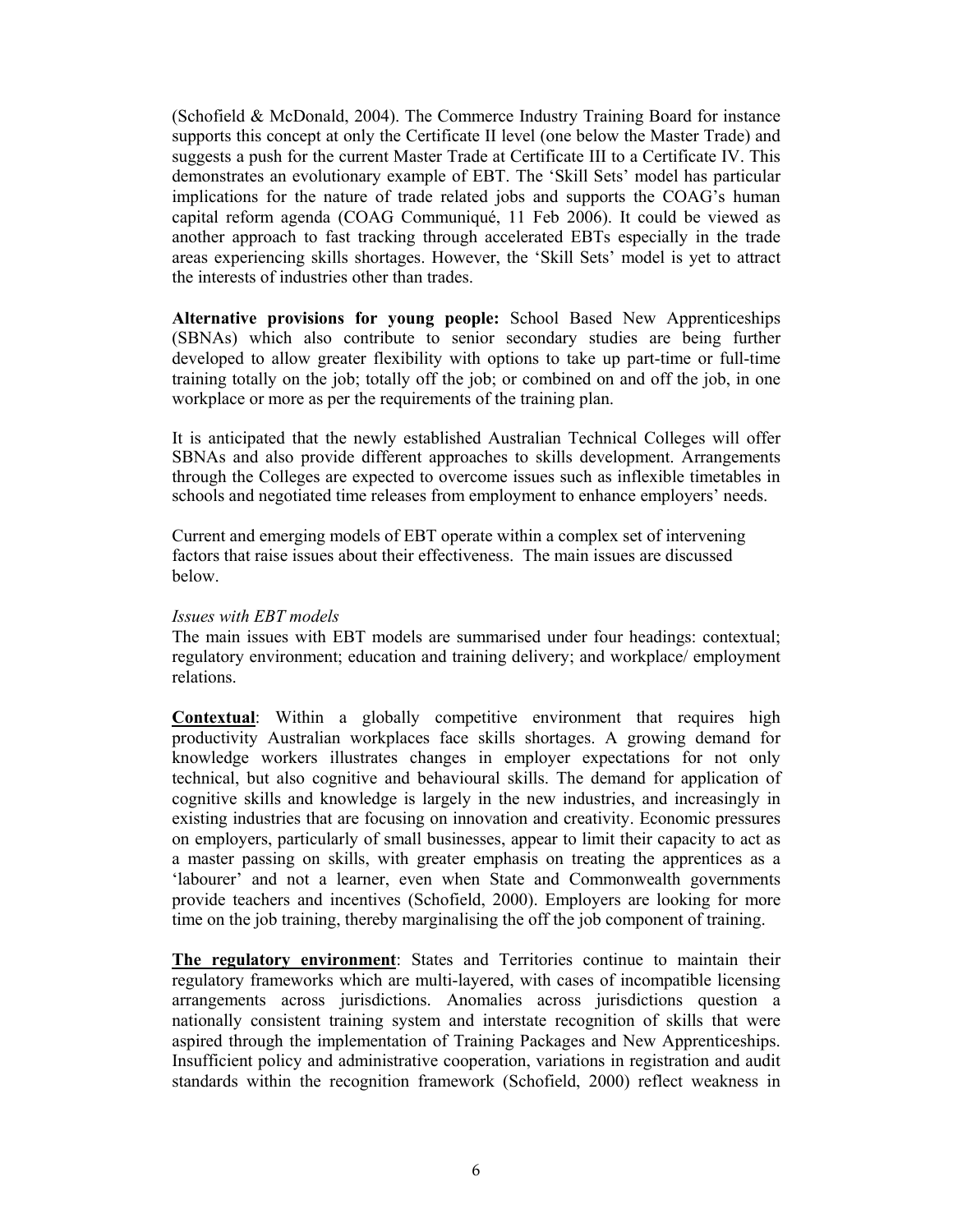Commonwealth and State governments' objectives on skilling the Australian workforce.

Schofield's (2000) research shows that governance that does not promote collaboration, quality delivery and ethical practices impacts on the efficiencies and effectiveness of EBT. Administrative inefficiencies add to costs. Incidences of noncompliance by employers and RTOs regarding legal and moral obligations to apprentices and trainees raise concerns. Audit processes that are insufficiently rigorous, inconsistent and loosely linked to industry perspectives have implications for quality.

**Education and training delivery**: There is tension between a competency based model (CBT) and the four year contract which reflects an indenture. The traditional four year apprenticeship which is time-based, as opposed to competency based, can limit several competent learners to complete their learning contract and join the workforce as qualified workers. The use of a genuine CBT approach for the skilling process is appealing, but does not have wide support from employers. Not all are willing to start paying the full award prior to the end of a four year contract period with the apprentice (Mineral Council of Australia, 2006).

Although Training Packages underpin EBT and assumes national consistency, inconsistencies in training and assessment across occupations and jurisdictions raise questions about the quality of skilling within a national system. Training, assessment, trade sign-off and license testing are fragmented activities, with jurisdictional variations disallowing portability within a supposedly national training system using the Training Packages. Some regions experience the absence of timely training in the preferred locations, mismatch of content that is not relevant, lack of qualified trainers, and use of equipment for training that is out of date (Australian Industry Group, 2005).

There are issues with high rates of non-completion of apprenticeships and traineeships through EBT. About a third of the apprentices leave in the first six months (Australian Industry Group, 2005). Employers and the general industry believe that young people are not attracted to apprenticeships because of the duration and the perception of lower status, and being non-university based.

Research by Schofield (2000) showed that some apprentices and trainees were not sufficiently challenged by their training activities and sensed 'dumbing down'. This led to non-completion. Her research showed that some employers and providers were unclear about their responsibilities for on the job and off the job training, implicating the links between training at the two sites. Then, there are issues with access to User Choice for EBT (see Schofield, 2000).

**Workplace/ employment relations**: Employer incentives above an award rate, to a market rate of pay, gravitates more skilled workers to workplaces that can afford to pay at the high end of the competitive rates. There is evidence of leakages and skills wastage as skilled workers whose skills are portable across industry areas transfer into new occupations where work arrangements are more attractive in terms of wages and life style. While the market condition dictates the rate of pay, determination of pay above the award rate is influenced by an individual's age, education level, ability and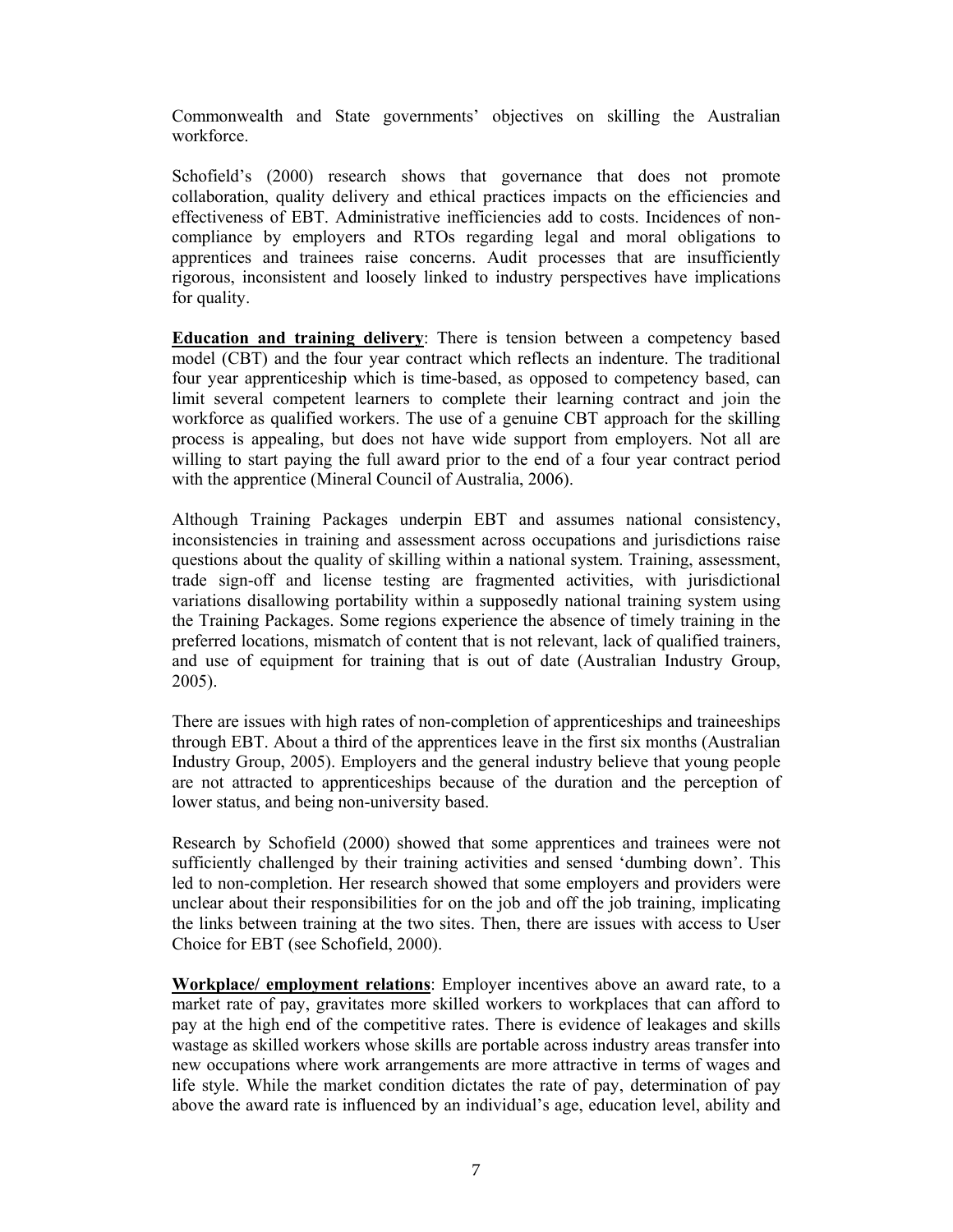experience, and quality of work (Australian Chamber of Commerce and Industry, 2005).

There exist significant gaps in training wage arrangements where there are no award provisions or limited and inflexible award provisions for the employment of New Apprentices in Training Packages for electro-technology, construction, plumbing and service, automotive, metal and engineering, hospitality, hairdressing, aero-skills and furnishing. These same Training Packages are the key ones for identified areas of skill shortages in the traditional trades. Although decisions about approval and implementation of Training Packages are made at the State/Territory level, not all have an enabling legislation or the ability to ensure award provisions for training wages. Usually State/Territory authorities will not approve a New Apprenticeship pathway in the absence of workplace relations arrangements, the responsibility for which lies with the industry parties. This becomes an issue for employers developing contracts for registration.

## *Core features of effective EBT models*

The core features of Australian EBT models include:

- Efficient training with many exit entry points/across the AQF spectrum with inbuilt strategies to encourage high completion rates.
- Quality educational and employment experiences with a balance of on and off the job learning and pedagogies to suit diverse learners, as well as variations by occupations, industries and qualifications.
- Catering for various social groups with variations to suit the different age cohorts in equity groups.
- Sufficient and consistent regulation not over regulation.
- Sharing of responsibilities, costs and in ways they can agree on ie wages/ incentives etc.

The various models and their features will be worked through with focus groups to establish 'best-fit' models that take into account pertinent issues/concerns.

# **Conclusion**

## *Are emerging models of EBT evolutionary, revolutionary, status quo or 'back to the future'?*

The review and analysis of current and emerging EBT models in Australia show examples of traditional models (maintaining the status quo in some areas) and those that have been adapted for emerging circumstances. The modified versions include those that are evolutionary as well as examples that are revolutionary. Some models apply *"back to the future"* approaches, confirming the utility currency of certain traditional EBT models that meet cyclic challenges in skilling workers.

There is compelling demand for a genuinely competency based apprenticeship that allows flexible entry and exit points, pathways and opportunities for further learning at higher qualification levels and customised training to meet enterprise needs. Contemporary models need to cater for the needs of existing workers, young people entering the workforce, people who are disadvantaged, long term unemployed and those with disability support pensions as well as migrants with overseas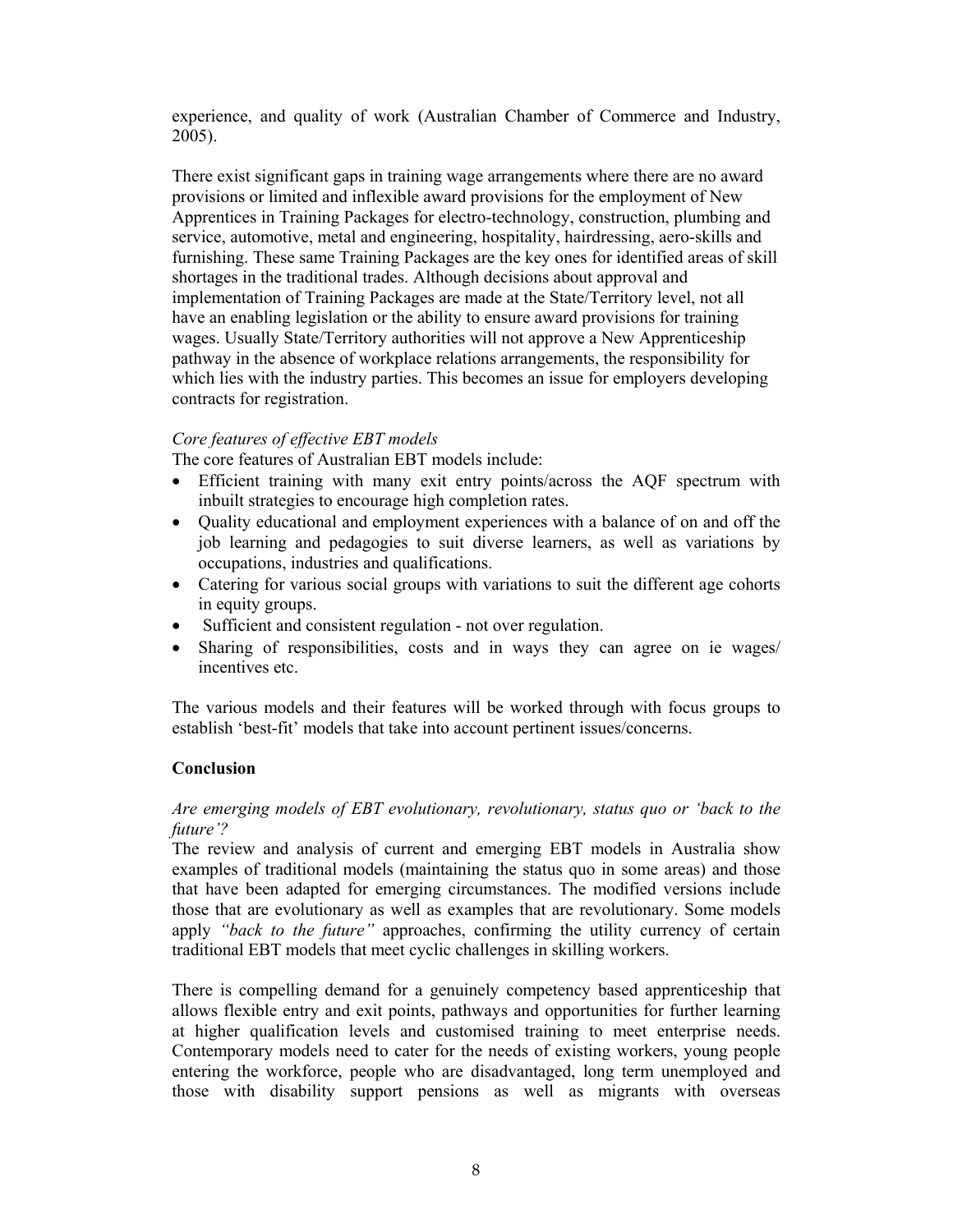qualifications. The models must offer flexibility for employers and apprentices, have quality outcomes, be nationally consistent and yet remain sufficiently regulated.

Our project will use the core features of EBT to appraise current models in the manufacturing and community services  $\&$  health industries. A set of 'best-fit' models for the two industries will be developed with focus groups of employers and apprentices from the two industries. Focus groups will be held in Melbourne for the manufacturing industry and in Brisbane for the community services and health industry. The findings from the focus groups will be shared for comments and further validation with industry networks, providers and government representatives. Implementation steps in relation to the two industries under study will be explored as will the utility of the 'best-fit' new EBT model(s) for other occupations.

# **Acknowledgement**

The project team acknowledges the National Centre for Vocational and Education Research for funding of the project exploring effective models of employment based training.

# **References**

- Australian Chamber of Commerce and Industry (ACCI) (2005). Paying apprentices - the market responds. *Review*, February 2005, no. 120, p. 5.
- Australian Industry Group (2005). Making the economy work better: a model for contemporary apprenticeships. Australian Industry Group, Sydney.
- Billett, S. (2002). Toward a workplace pedagogy: guidance, participation, and engagement. *Adult Education Quarterly*, Vol. 53, no. 1 pp. 27-43.
- Billett, S. & Boud, D. (2001). Participation in and guided engagement at work: Workplace pedagogic practices. Paper presented at *Researching Work and Learning, Second international conference on learning and work*, Calgary, Alberta, 26-28 July.
- Bowman K., Stanwick, J. & Blythe, A. (2005). Factors pertaining to quality outcomes of shorter duration apprenticeships and traineeships, NCVER Adelaide. Available at http://www.ncver.edu.au/ research/ proj/ nr4050.pdf
- Brown, B. L. (1998). *Applying constructivism in vocational and career education. Information Series No. 378*, Columbus: ERIC Clearinghouse on Adult, Career, and Vocational Education, Center on Education and Training for Employment, College of Education, The Ohio State University, (Eric Document Reproduction Service No. ED428298), http://cete.org/acve/majorpubs.asp
- COAG Communiqué, 11 Feb 2006. Available at www.dpc.vic.gov.au/CA256D800027B102/Lookup/**COAGCommunique**2006/\$f ile/**COMMUNIQUE**2006.pdf
- Cully, M. 2006. Kirby comes of age: the birth, difficult adolescence and future prospects of traineeships. Available at www.dsf.org.au and www.grouptrainng.com.au and www.ncver.edu.au
- Karmel, T. (2006). Older workers in Apprenticeships and Traineeships, NCVER Adelaide
- Minerals Council of Australia (2006). Addressing barriers to employment and training of traditional trade apprentices in the Australian mining industry.